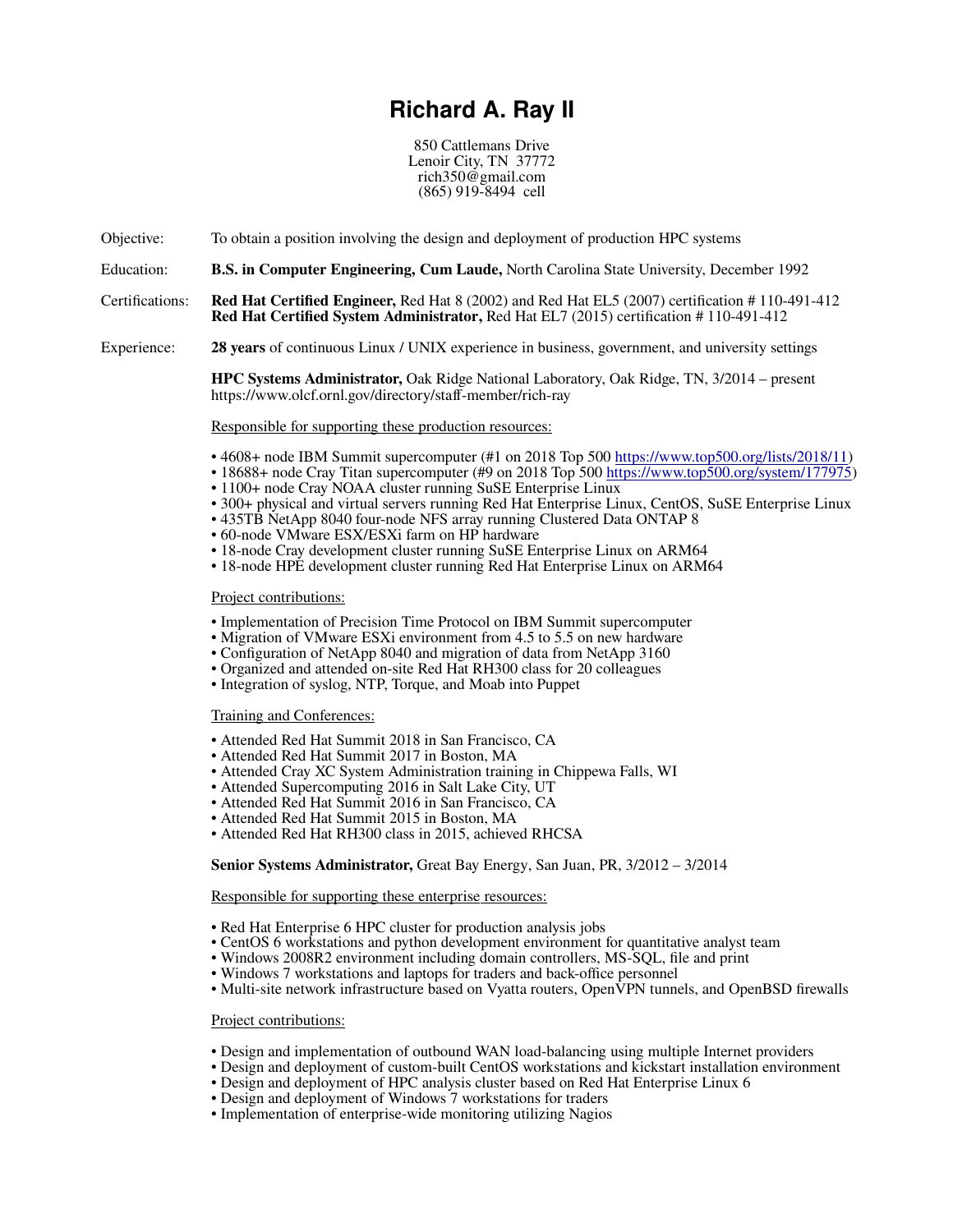- Design and deployment of UPS infrastructure for servers and trade floor
- Migration of production computing infrastructure to co-location facility

**HPC Systems Administrator,** Oak Ridge National Laboratory, Oak Ridge, TN, 7/2008 – 3/2012

Responsible for supporting these enterprise resources:

- 300+ physical and virtual servers running Red Hat Enterprise Linux, CentOS, SuSE Enterprise Linux
- 80TB NetApp 3160 NFS and fiber channel disk array
- 10-node VMware ESX/ESXi farm on HP hardware

Project contributions:

- Deployment of external login nodes for Jaguar XT4/XT5 supercomputers
- Design and implementation of VMware ESX/ESXi farm with shared NetApp 3160 storage backend
- Automation of Linux and Solaris server installations utilizing PXE, Kickstart, and Jumpstart
- Centralization of server configurations via Cfengine and Bcfg2
- Implementation of centralized logging and analysis via syslog-ng and Splunk
- Deployment of license servers, proxy servers, web servers, and content management servers

#### Training and Conferences :

- Attended Red Hat Summit 2011 in Boston, MA
- Attended Supercomputing 2011 in Seattle, WA

**Senior Systems Administrator and Team Lead,** IdleAire Technologies Inc., Knoxville, TN 1/2007 – 7/2008

#### Responsible for supporting these enterprise resources:

- 250+ physical and virtual servers running Red Hat Enterprise Linux / CentOS at 139 sites
- 24TB IBM DS4800 fiber channel disk array
- 9-node VMware ESX farm on IBM BladeCenter
- Oracle RDBMS and Data Warehouse
- Apache Tomcat

# Project contributions:

- Installation of new SAN drive shelves and firmware updates
- Upgrade of Oracle servers from RHEL3 to RHEL4
- Automation of Linux server installations using PXE and Kickstart
- Deployment of YUM repository server and Red Hat Proxy Server for software updates
- Creation of incremental snapshot backup routines for remote systems
- Migration of physical servers to VMware virtual machines
- Implementation of Moodle-based on-line training environment
- Deployment of centralized logging using syslog-ng and Splunk
- Configuration of centralized role-based permissions using LDAP, SSH, and sudo
- Migration of complex DHCP configurations supporting site equipment upgrades
- Documentation for Sarbanes-Oxley and Payment Card Industry compliance initiatives

#### Training and Conferences:

- Achieved RHCE re-certification on RHEL5 with a perfect exam score of 100
- Attended Red Hat Summit 2007 in San Diego, CA

**Systems Analyst,** Wake Forest University, Winston-Salem, NC. 8/2000 – 1/2007

#### Primary analyst for these Linux-based enterprise applications and technologies:

- Blackboard Academic Suite, using Oracle 9i RDBMS, Tomcat, and Apache
- Sophos PureMessage email scanning, using Sendmail, PostgreSQL, Apache, and Perl
- SCT Banner administrative systems, using Oracle 9i RDBMS and Oracle 10gAS
- Linux and Windows server consolidation, using VMware ESX

#### Systems and network infrastructure responsibilities:

• Analysis of hardware requirements and configuration of servers to be purchased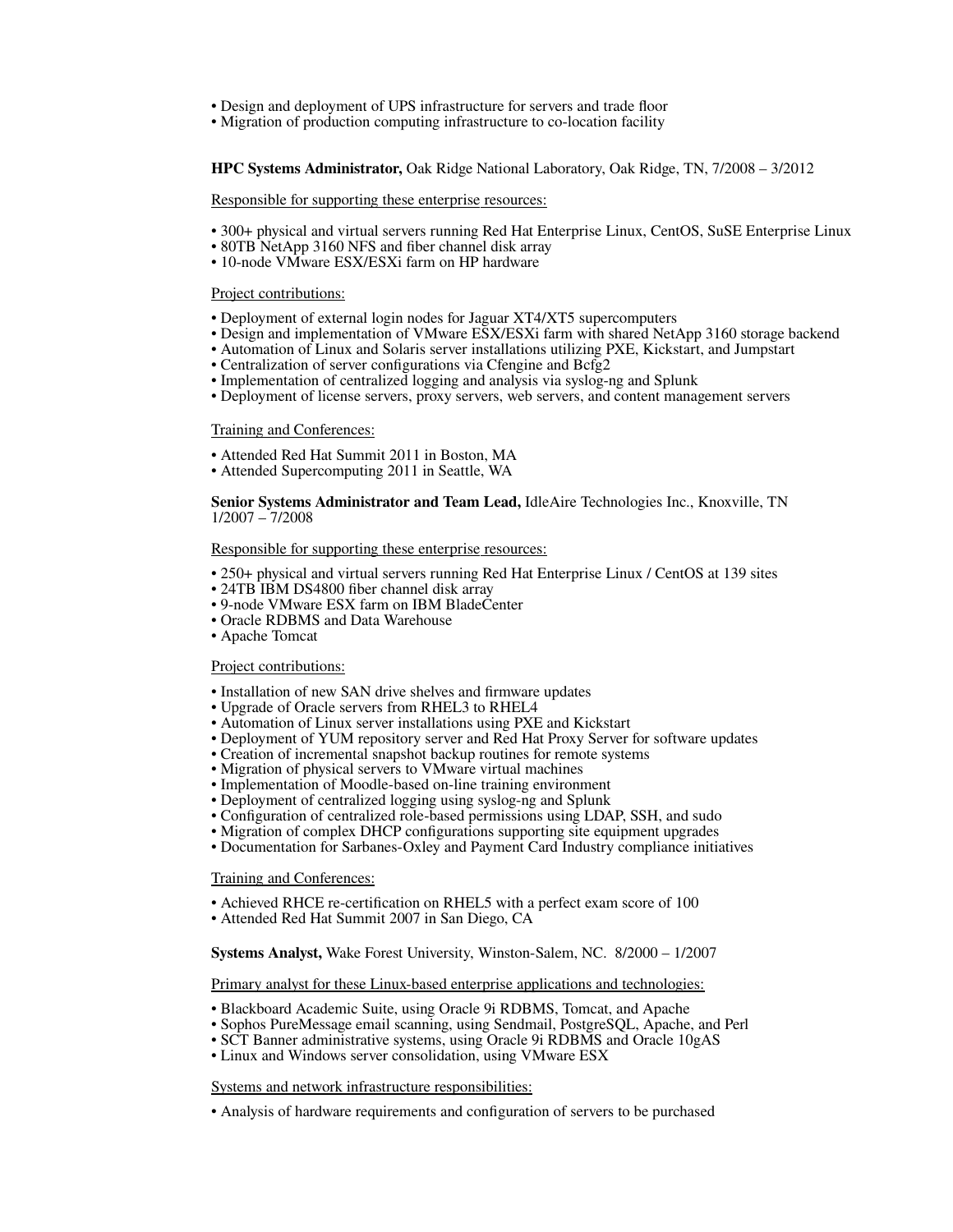- Assembly, installation, and configuration of server hardware
- Automated installations of Red Hat Enterprise Linux, using PXE, kickstart and cfengine
- Management of IBM DS/4000 storage arrays and Cisco fiber-channel switches
- Analysis of TCP/IP requirements and configuration of firewall rulesets
- Development and testing of backup routines, restores, and high availability strategies
- System and service monitoring, paging, and on-call duties
- General administration of Linux and AIX, including SSH, DHCP, DNS, LDAP, Apache,
- Samba, Sendmail, ipchains, iptables, user authentification, SSL certificates
- Research, analysis, and remediation of security vulnerabilities
- Diagnosis and resolution of hardware malfunctions
- Performance analysis, operating system tuning, hardware upgrades • Interaction with hardware and software vendors in support situations

# Departmental project contributions:

- Snapshot data integration between SCT Banner and Blackboard courseware systems
- Implementation of AMaViS, MailScanner, and Sophos PureMessage for virus- and spamfiltering of incoming email
- Implementation of an Electronic Thesis and Dissertation web server for the graduate school
- Migration of servers from the old flat campus network to the new subnetted VLAN network
- Development of a CD-based Samba server for recovering data from unbootable Windows laptops
- Coordination of formal and informal Red Hat training for the systems team
- Co-development of a Knoppix- and VMware-based performance testing suite for the campus intranet
- Testing of the Windows XP standard image for student laptops
- Development of Linux / Windows dual-booting laptop configurations
- Integration of Active Directory into the central account management database
- Implementation of secure remote management with SSH port forwarding and VNC
- Research and testing of Linux-based clustering technologies

#### Training:

• Achieved RHCE certification on Red Hat 8 with an exam score of 92.

**Systems Engineer**, Business Solutions Inc., Archdale, NC 2/1994 – 8/2000

Implementation of networked systems consisting of UNIX, Windows NT, and Windows 95/98:

- Analysis of customer needs and preparation of sales proposals
- Design and construction of UNIX servers, Windows NT servers, and Windows 98 clients
- Installation of servers, clients, hubs, routers, printers, terminals, modems, scales, etc.

## Integration of UNIX, Windows NT, and Windows 95/98:

- Configuration of Ethernet, ISDN, and PPP interfaces on clients and servers
- Installation and configuration of UNIX and Windows applications and connectivity suites
- Configuration of UNIX and Windows NT user environments, email, file and printer sharing

# Operating system environments:

• SCO Unixware 2.x and 7.x, Unisys SVR4, SCO UNIX and SCO Openserver 5, IBM AIX 3.x • Microsoft Windows NT 4.0, Windows 95/98, Windows for Workgroups, Windows 3.1, DOS 6.2

## UNIX programming and administration:

- Development of C programs and ksh shell scripts for communications and task automation
- Centralization and automation of server and client backup routines
- Administration including kernel tuning, hardware and OS upgrades, and disaster recovery plans

# UNIX applications:

- TechGAP accounting package from Tech Systems (formerly R and D systems)
- Sendmail electronic mail delivery package
- Facetterm character-based windowing system
- VSIFAX facsimile software

# Windows programming and administration:

• Development of websites utilizing Microsoft FrontPage and Microsoft Word